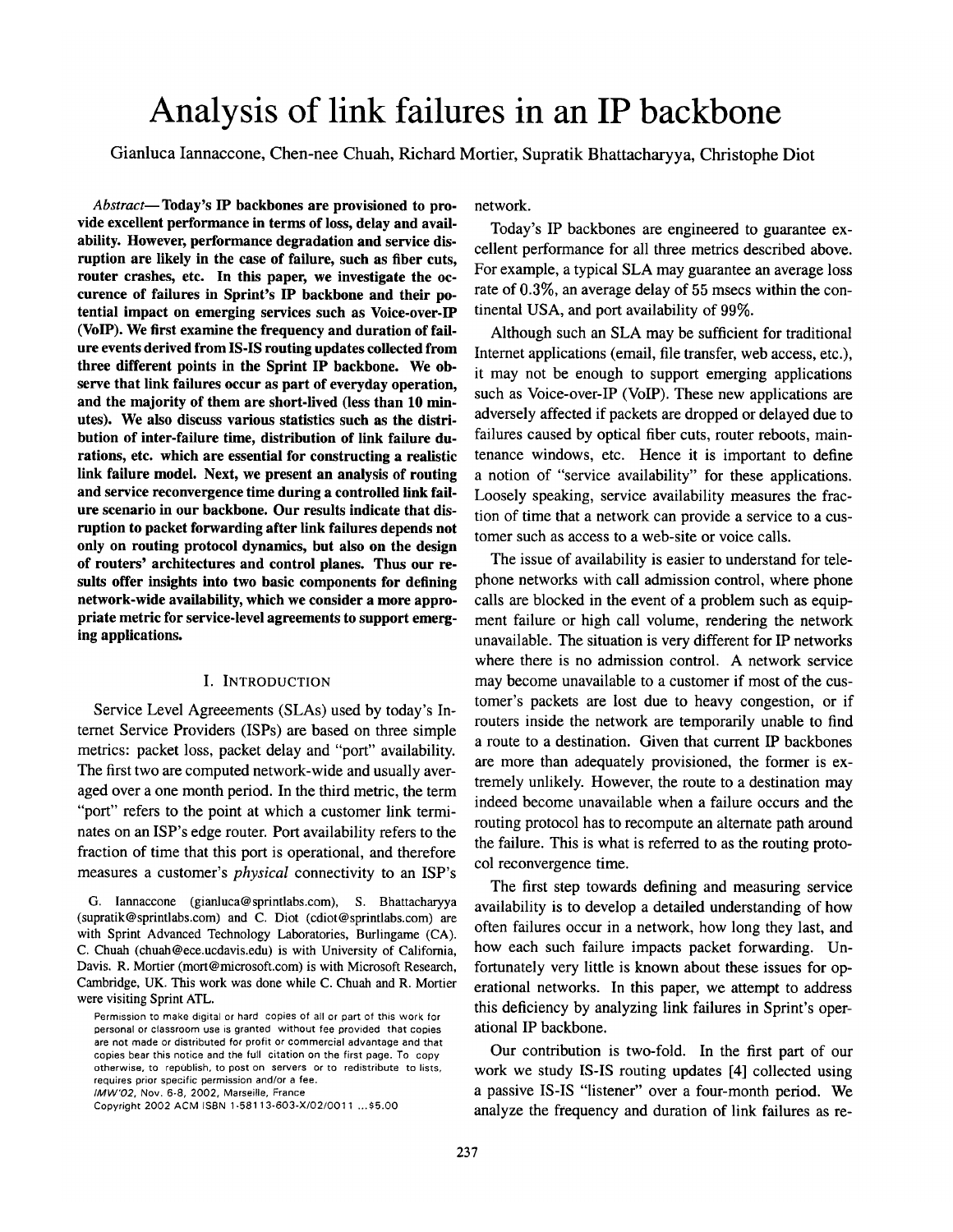ported in IS-IS Link State PDUs (LSPs). We also report various statistics such as mean inter-failure times for individual links, that form the basis for a realistic link failure model for a large network. Such a failure model is fundamental to effective network design and traffic engineering.

In the second part of our work, we examine how a typical link failure disrupts packet forwarding. The data for this study was collected by shutting down multiple network links during a maintenance window. We analyze router logs, IS-IS routing updates (from our listener), SNMP link utilization data, etc. to carefully isolate and identify the factors contributing to IS-IS protocol reconvergence time. In addition, we study the impact of our failure experiment on Voice-over-IP-like active probes that we inject into our network. By studying network failures and service disruption during a typical failure, we provide insights into the two aspects that are important for defining "service availability" for a network.

The rest of the paper is structured as follows. In Section II we describe the systems used to record the routing messages and the method used for identifying failures in the network. Section III presents our analysis of the failure ewents while Section IV describes the Potential impact of a failure on data traffic. Section V concludes the paper and describes some future work.

## II. METHOD

## *A. Collecting IS-IS Updates*

We use the Python Routeing Toolkit (PyRT)  $<sup>1</sup>$  to col-</sup> lect IS-IS Link State PDUs (LSPs) from our backbone. PyRT includes an IS-IS "listener" that collects these LSPs from an IS-IS enabled router over an Ethernet link. The router treats the listener in the same way as other adjacent routers, hence it forwards to the listener all LSPs that it receives from the rest of the network. Since IS-IS broadcasts LSPs through the entire network, our listener is informed of every routing-level change occuring anywhere in the network. However, the listener is "passive" in the sense that it does not transmit any LSPs to the router. The session between the listener and the router is kept alive via periodic IS-IS keepalive (Hello) messages. On receiving an LSP, the listener prepends it with an header in MRTD format (extended to include timestamp of granularity finer than a second) and writes it out to a file.

The data presented in this paper was collected from a single listener at a Point-of-Presence (POP) within our backbone. However, we installed two more'listeners at two different POPs at the other end of the backbone. All three listeners are synchronized using NTP stratum-1 servers. There are two advantages in having multiple listeners. First, we are able to cross-check the information that we collect at each listener. Second, we are able to determine the time that it takes for an IS-IS LSP to reach different ends of our backbone.

#### *B. Processing ISIS Updates*

Whenever IP-level connectivity between two directly connected routers is lost, each router independently broadcasts an "adjacency down" LSP through the network. When the connectivity is restored, each router broadcasts an "adjacency up" LSP. Note that the loss of connectivity at the IP level may be triggered by a variety of causes such as an optical fiber cut, router interface failure, IS-IS protocol malfunction, etc. We refer to each such event as a *failure event.* 

Each failure event is recorded with the MRTD timestamp of the *first* LSP received at our listener that reports the failure. Both the LSPs reporting the loss of IP connectivity may not reach every router (and our listener) at the same time. Our approach of determining a failure event based on the first LSP received is conformant with how the IS-IS protocol reacts to such failures. As soon as a router receives the first LSP reporting an adjacency down, it considers the IP connectivity to be lost without waiting for the second LSP. Hence the first LSP is sufficient to trigger a route recomputation, which may lead to a disruption in packet forwarding. A failure event ends when our listeners receive an LSP from both ends of the link. This is conformant with how routers handle "adjacency up" LSPs - both LSPs must be received by a router before it considers the IP connectivity to be restored.

Our backbone is in constant evolution with new links being added and older ones being decommissioned every week. When a link is decommissioned, "adjacency down" LSPs are broadcast, but there is no subsequent "adjacency up" LSP. On the other hand, when IP connectivity is lost due to a problem with the optical fiber, restoration usually takes a few hours (and sometimes just a few minutes). Connectivity loss due to router or protocol problems is usually restored in less than an hour. In order to distinguish link decomissioning from valid failure events, we consider only those failure events for which we subsequently receive the two "adjacency up" LSPs within the next twenty-four hours.

Since our goal in this paper is to study link failures, we focus only on those LSPs that report a link failing or being restored after a failure. Note that the LSPs collected also contain information on IS-IS weight changes, router overload bit set/reset, etc. However, a discussion of these is beyond the scope of this paper.

<sup>1</sup>www.sprintlabs.com/Department/IP-Interworking/Routing/PyRT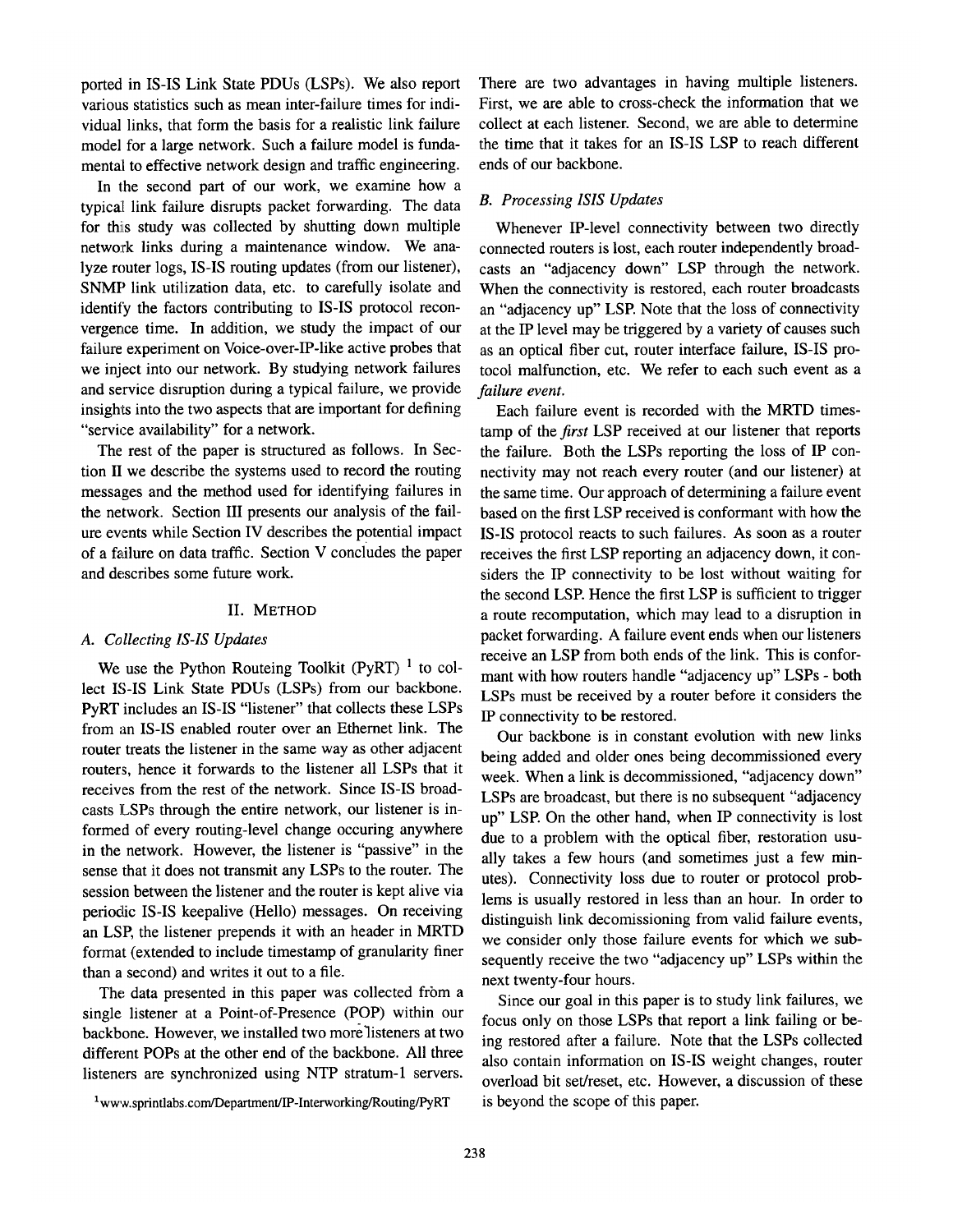

Fig. 1. Notifications of failure events over three time scales: one day (top), one hour (middle) and five minutes(bottom)

## III. STUDY OF FAILURE EVENTS

We limit our study of failure events to the inter-POP level, i.e. failures occuring on links that connect different POPs in our network. There are three reasons for this. First, the POP-to-POP topology is much more stable over time than the intemal topology of each POP, which is frequently modified to accomodate new customers. Hence, most of the failure events at the intra-POP level are likely to be due to *planned* reconfiguration and/or addition/removal of links. Such events are less relevant than *unplanned* failure events in determining how to improve service availability. Secondly, traffic engineering policies are determined primarily by the POP-to-POP topology. Finally, intra-POP link failures have a much smaller impact on traffic given that backbone routers inside the same POP are always connected in a full mesh and thus allow "localization" of the effect of a failure event.

## *A. Temporal Analysis of Failures*

Figure 1 shows the distribution of failure events that occur over a four month period period (December 2001 to April 2002) on three timescales: one day, one hour and five minutes<sup>2</sup>. We observe that failure events are fairly well spread out across days, and even over the course of a single day. There were few days in mid-January when the number of failures was significantly higher, particularly one day which accounted for 6% of total number of failures events. Although we are still determining the reason behind this, we suspect that there may have been a widespread outage on that day due to multiple fiber cuts.

It is not possible to identify the factors causing failures from IS-IS routing updates. However, the duration of a



Fig. 2. Duration of failure events



Fig. 3. Frequency of failures during 4 hours time windows

failure may provide some hints about the possible cause. In Figure 2, we plot the cumulative distribution of failure durations over the four-month period. We find that only 10% of failures last longer than 20 minutes. These are possibly caused by fiber cuts and/or equipment failures/upgrades. Note that the longest duration for a failure is 24 hours since we disregard all failure events where IP connectivity is not restored within 24 hours (Section II). About 40% of the failures last between one minute and 20 minutes. These are possibly caused by router reboots, software problems, transient equipment problems, short maintenance operations on equipments or optical fiber, etc. Interestingly, about 50% of all failure events last less than a minute. While the cause behind this is still under investigation, one possible reason is for a router to mistakenly consider an adjacency to be down when it is not actually down. This could happen if the router CPU is overloaded and fails to process the IS-IS keepalive messages that are used to detect the loss of an adjacency. Furthermore, it is possible that multiple failure events on a single link within a short span of time could in fact be the oscillatory effect of a single fault or problem.

It is also interesting to compare the number of failure events due to scheduled maintenance and those that are

<sup>&</sup>lt;sup>2</sup>For proprietary reasons we are unable to provide absolute numbers.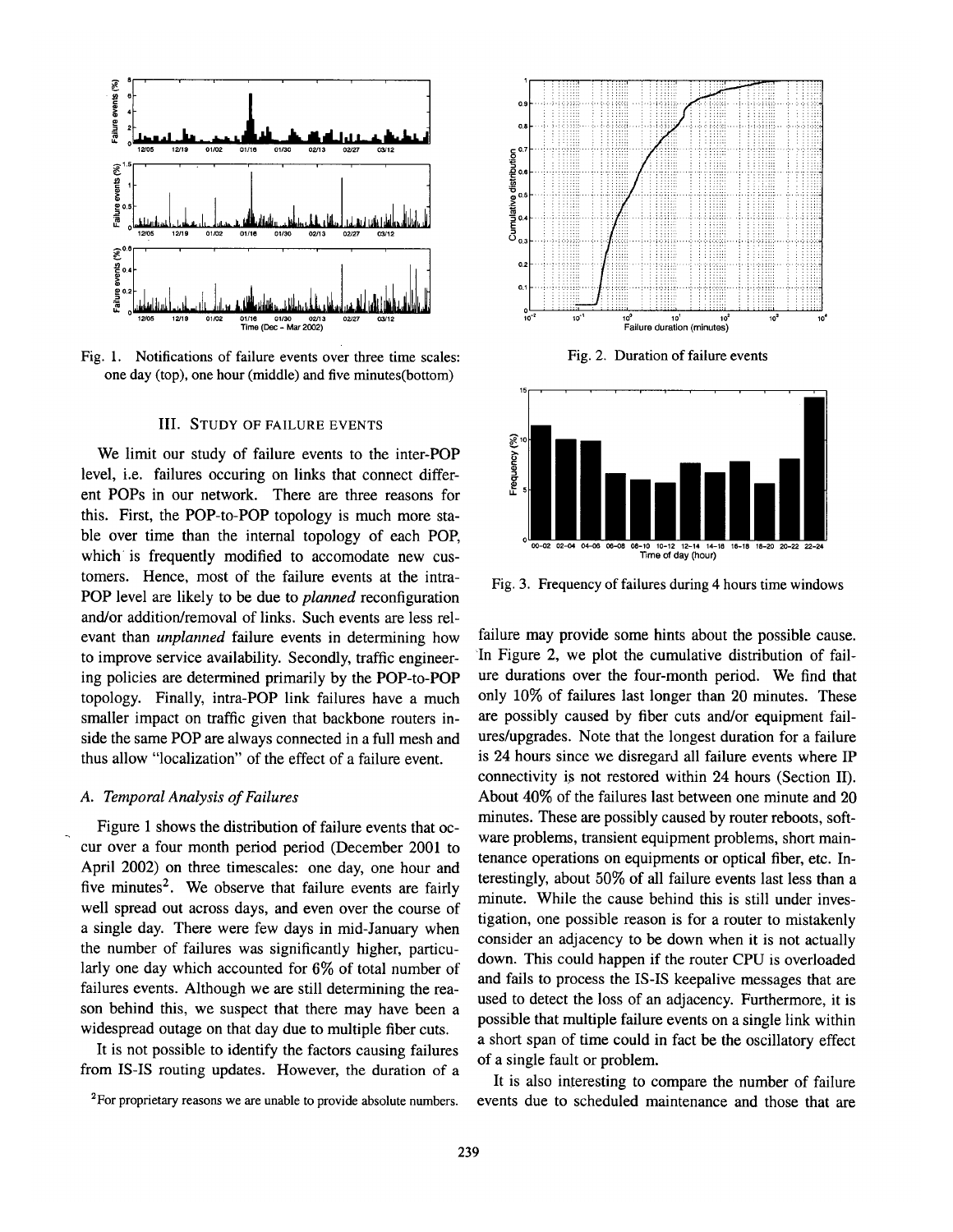

Fig. 4. Cumulative distribution of times between failures over the entire network

unplanned or accidental, since it is desirable to eliminate (or at least minimize) the latter. Maintenance windows are scheduled during late night/early morning; hence a breakup of failure events by the time of day sheds light on this issue. In Figure 3 we show all the failures (over 4 months) grouped in two-hour bins by time of day (where the tirnezone is US Eastern Standard Time). We observe that about 47% of the failure events occur between 10 PM EST and 6 AM EST. If we take into account the three hour time difference between the east and west coasts of the USA, then this is the time window during which most maintenance windows are scheduled. Although all failure events during this period are possibly not scheduled maintenance, the fact that this time period accounts for almost half of all failures indicates that maintenance activities do account for a significant portion of the failure events that we observe. Note also that failure events during this period are likely to have less of an impact on traffic, because the backbone is relatively lightly loaded at night.

#### *B. Towards a Link Failure Model*

An expected outcome of our analysis of failure events is the construction of a failure model that captures how failures occur in a large operational network. There is a large number of questions that we need to answer in order to do so. For example: (i) what is the distribution of failure durations? (ii) what is the distribution of the time between successive failure events? (iii) are all links identical in terms of failure characteristics? (iv) can we model the failure of each link independently of all other links? In this section we discuss these issues and present initial results on some of them.

The distribution of failure durations has already been discussed in the previous section. We start by looking at



Fig. 5. Failure and mean time between failures per link

the distribution of time between failures. Figure 4 shows the cumulative distribution of the time between two consecutive failure events over the entire network. This implies that a lot of failures happen close to each other. This is not surprising, given that our network is known to experience periods of widespread outage when multiple links in the network are brought down by one or more fiber cuts. This is also in keeping with our earlier speculation about oscillatory problems on a single link manifesting itself as bursts of very short failure events. On the other hand, the mean time between failures indicates that there are at least some links which experience very few failures spaced well apart in time.

Figure 5 shows the mean time between successive failures for every link and the percentage of total failures affecting each link. We observe that links differ widely in their failure characteristics. The mean time between failure for a given link may be as low as a few minutes. Such a link is likely to experience bursts of short failures quite frequently, possibly due to faulty router or optical components. On the other hand there are links that hardly ever fail.

In Figure 5 we also show the percentage of failures per link, sorted in decreasing order. We find that there are three highly failure-prone links that together account for almost 25% of the failures. This shows how our analysis can help network operators in identifying chronically problematic links or router interfaces.

Our conclusion is that links differ widely in their failure characteristics, and a link failure model has to account for this. Our data may be useful in this regard. For example, in a network simulation study, the mean time between failures for each one of the links in the simulated network can be assigned to conform to the distribution in Figure 5.

In order to answer question (iv), we need to develop a deeper understanding of the causes behind failure events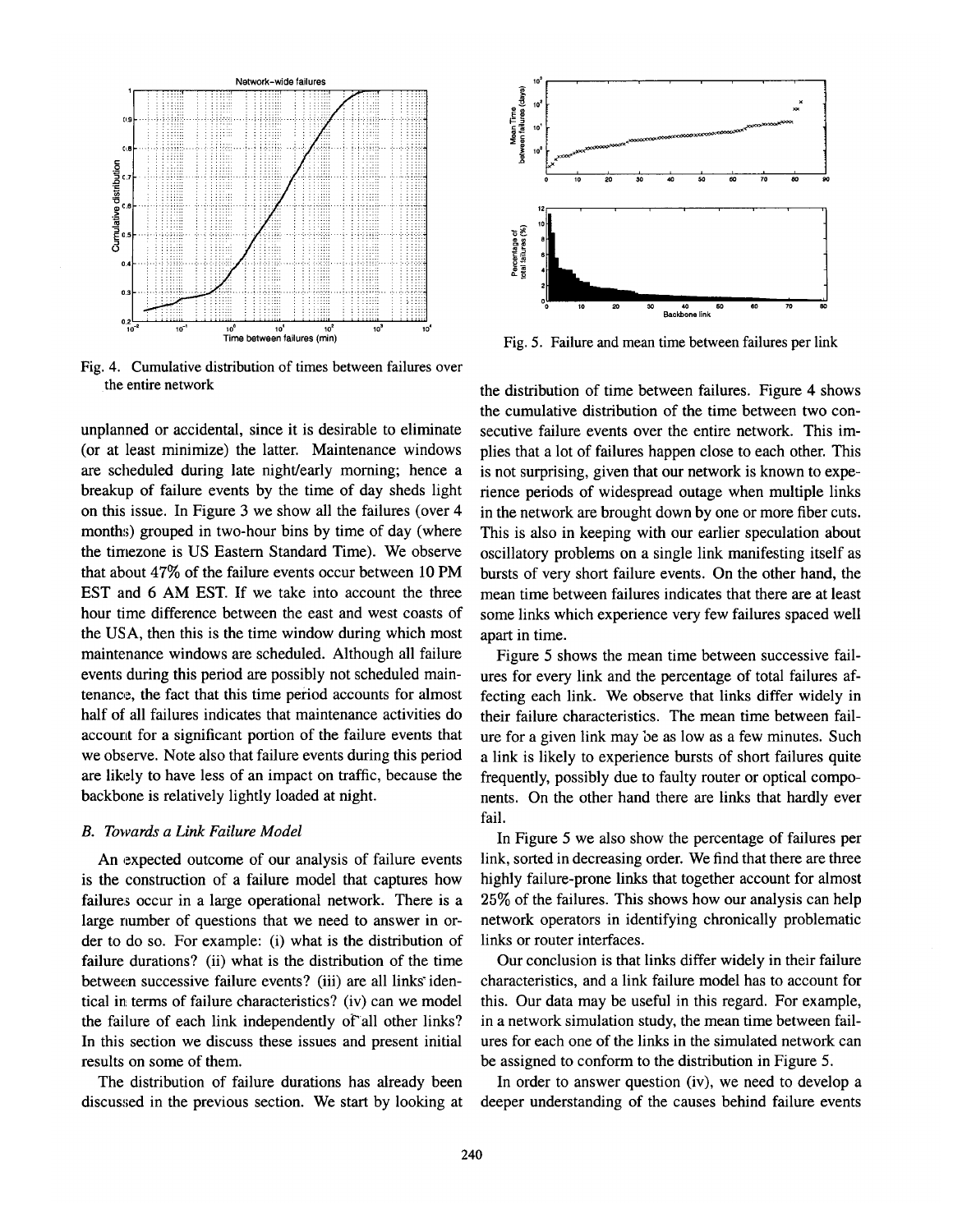and the physical topology of a network. If link failures were mostly due to router interface problems, then it would be reasonable to model the failure process for each link independently. However, given that a single fiber cut can potentially affect multiple links, we believe that failures of certain subsets of links are likely to be correlated, while the different subsets may be independent of each other (e.g. links over disjoint fiber paths). This issue remains to be studied in depth.

To summarize, we have presented initial results from our analysis of link failures. Our analysis provides some hints about the possible causes behind link failures. We also provide insights into a number of questions that are central to building a link failure model. From an operational point of view, our analysis is useful for identifying and fixing chronic problem points in the network. However, much deeper analysis remains to be done before a usable link failure model is finally built.

#### IV. IMPACT OF A TYPICAL FAILURE

Another important goal of our work is to examine how a typical link failure impacts an operational network both at the *control* and *data* plane. For the former, we study IS-IS protocol dynamics and re-convergence properties in response to link failures. The second component refers to service availability, i.e. whether packet forwarding is disrupted. This is crucial in determining what SLA performance we can offer to VolP or VPN customers.

### *A. Experimental Setting*

We sent two-way packet probes from a machine on the U.S. East Coast to one on the U.S. West Coast, across the backbone network. The shortest path taken by these probes traverses three different POPs. The probes are 200 byte long UDP packets and are sent every 5 ms. Two DAG cards [3] capture and timestamp the packets on their way to the end systems.

During a maintenance window (around midnight), we shut down two backbone links connecting two POPs along the path of the packet probes. The links were brought up after 22 minutes. Then, we waited for the network to stabilize and repeated the same experiment shutting down all three links connecting the two POPs. The effect of this is to force the traffic to go through two different cities.

We analyze how the network reacts to the following two categories of events:

*• LinkDown:* A link is down, kicking off IS-IS convergence procedure to recompute the shortest paths for all route entries. Traffic may be lost due to unresolved routes in the interim until a new alternative path is found.

*• LinkUp:* The link that previously failed has recovered. Again the routers have to recompute shortest paths to all destinations. The traffic originally carried by this link will be re-routed from the respective alternative paths to the primary shortest paths.

To analyze the IS-IS protocol dynamics, we collected the routing data using the PyRT listeners described in Section II. We also record the following two logs from the routers at the two ends of the links: the *SPF log* and the *system log.* The SPF log tells us the start-time, duration and the LSP that triggers a specific Shortest Path First (SPF) computation at the router. The system log records the control-plane activities at the router along with a timestamp, e.g. when a specific interface is declared as "down" or "up", and when the IS-IS stack is notified.

In addition to the packet probes, traceroute was run continuously during the experiment to determine the exact path followed by the traffic we are interested in.

#### *B. Experimental Results*

In this experiment, we study how long it takes for the network to stabilize after a LinkUp or LinkDown event, specifically: *routing convergence delay* and *service disruption duration.* Routing convergence delay is defined as the duration between a link failure/recovery and the instant when new routing tables are available to the router. Service disruption time refers to the duration between the time at which packet forwarding stops and the time when it resumes.

In [1], the authors have identified three components that contribute to IS-IS convergence delay: failure detection, LSP propagation and SPF computation. However, we found that there are additional steps involved in the service restoration process that depend on the router architecture and the design of the router control plane. All the contributing factors are summarized as follows:

1. Detection of an interface being down or up. A router may be directly notified by the hardware or it may identify that a link is down due to the loss of a sequence of IS-IS Hello packets.

2. Initial delay before the IS-IS stack is notified of the link status change. In Cisco routers this is defined by the *carrier-delay* timer value [2]. This timer is used to filter out very short and transient link flaps.

3. Initial wait to generate a new LSP that informs other routers about the event. This is determined by another timer: *lsp-gen interval.* This timer permits the ratelimiting of LSP message generation and prevents LSP message transmission and processing from consuming excessive router resources.